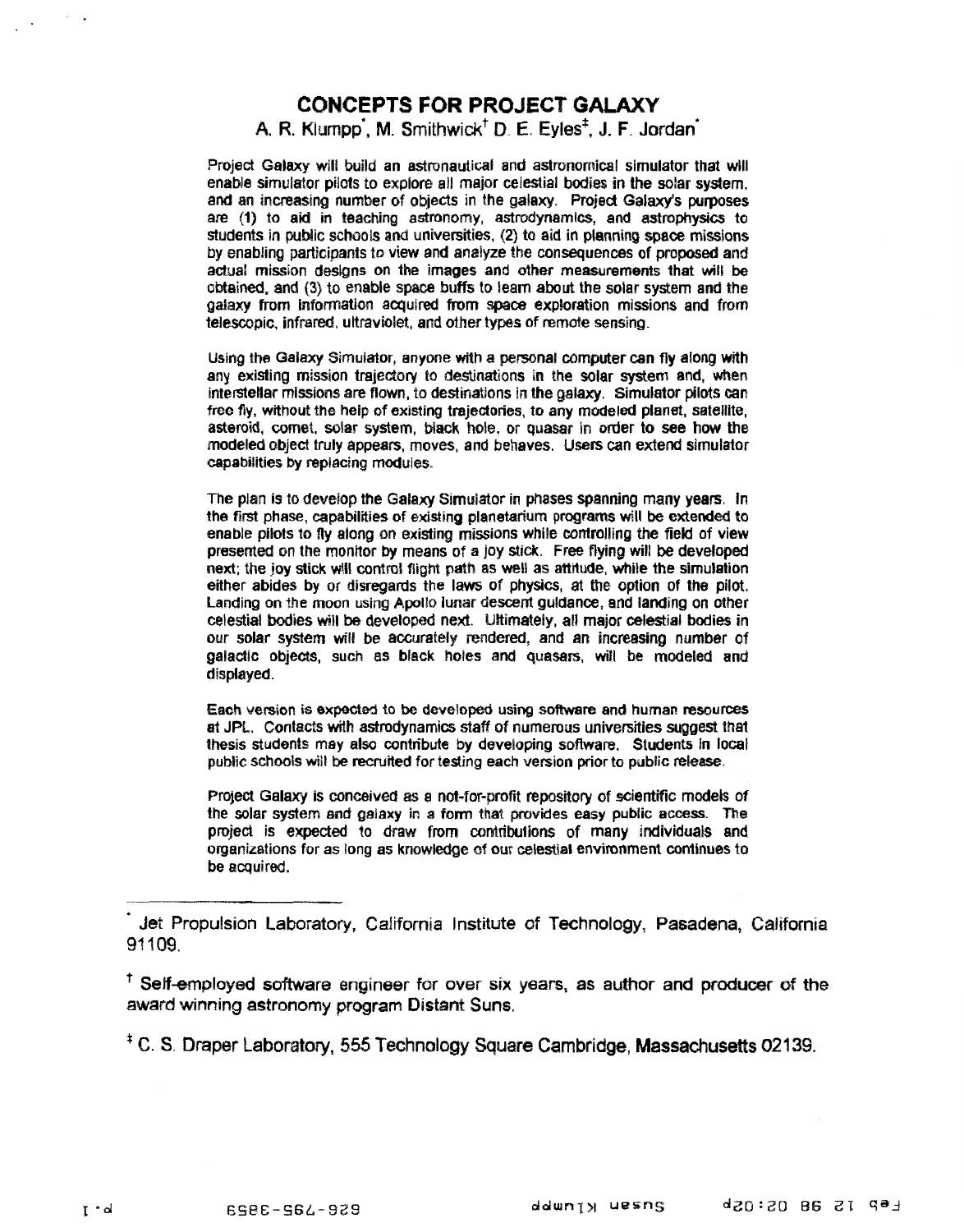# **OBJECTMS**

**The primary objective is to build a simulator enabling anyone with a personal computer to explore** all **major celestial bodies in the salar system and all modeled objects in** the **galaxy.** A **secondary objective is to provide a repository for scientific models of natural and man-made objects** anywhere **in** the **galaxy.** 

## **BENEFITS**

The Galaxy Simulator is intended to provide benefits for education, mission **planning, and outreach.** 

For education, the Galaxy Simulator will aid high school students to learn about **the planets moons, asteroids, and comets.** ?hey can *see* **not on\y how these celestial bodies** look, **but also how they move. The simulator will aid college and university students** to **learn aslradynamics and astrophysics, end how missions are flown.** 

For mission planning, mission investigators can use the simulator to preview **observations and measurements that will result** from **hypothetical missions, and** to **feed back these results in changing the missions in ways that improve the results.** 

For outreach, the project provides a means for enabling the public to share in **the results** *of* **NASA missions and other scientific investigations in ways that appeal to**  human **needs** for **adventure and exploration. Using the simulator will be** fun **as well as**  a **learniag experience.** 

#### **CAPABILITIES**

**The Galaxy simulator enables its pilot to view celestial bodies from the vantage**  point of a spacecraft that can fly anywhere in the galaxy. Celestial bodies are **accurately modefed and rendered,** *so* **that each image appears** to **be a photograph taken by a** real **spacecraft at** the **same** location. **Rendering is dynamic, on demand** of **the simulation,** so **that there are** no **limits** on **the** location **or field** of **view** of **the spacecraft** or on **the number** *of* **images that** can **be displayed.** Dynamic **rendering makes it possible for** the **modeled spacecraft to travel anywhere in three-dimensional space, causing an infinite number of images** to **be generated. Dynamic rendering contrasts with the** much more **common static rendering, which is limited to** a **onedimensional path that provides a finite set** of **images,** 

The **pilot selects** one of **three flight modes:** 

**9 In the** *mission* **mode, the modeled** spacecraft **is attached to a predefined trajectory such** *8s* one **atready** flow or **planned. Voyager, Galileo, and Cassini trajectories are examples. The** trajectory can **also be one generated by the** user. In the **mission mode,** the **pifot** controls the **pace, making it possible to travel from**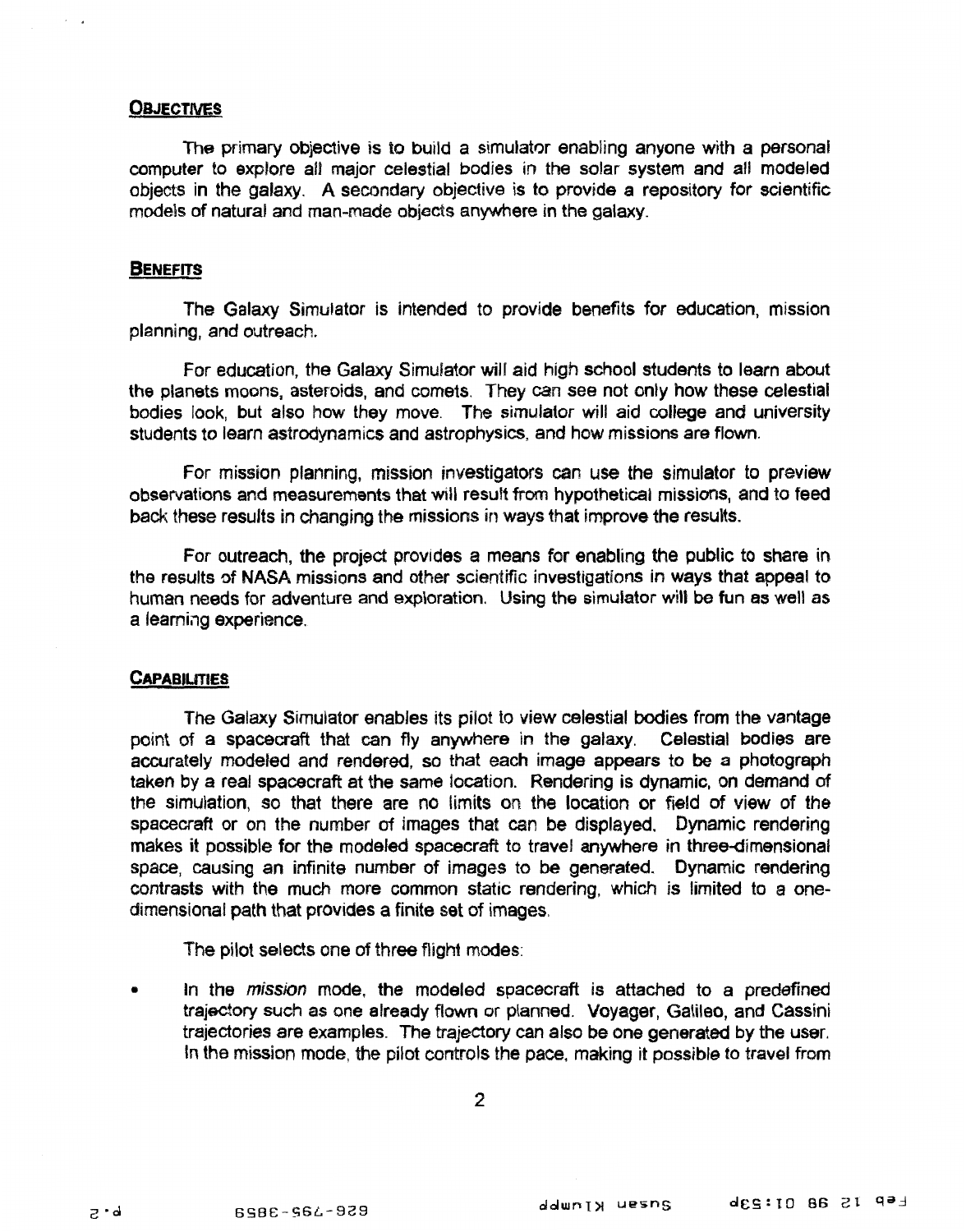**Earth** to Jupiter, **for example,** in **a few seconds, and then move as slowly as desired while viewing Jupiter** or **on8** of **its** moons. **For mission planning, the spacecraft** can **stopped** at **any position, while the pilot maneuvers** the spacecraft in attitude to find the best pointing direction for a camera or other **instrument.** 

- In the *free-flight-abide* mode, the pilot flies the spacecraft using a joy stick and the keyboard to control attitude and thrust while abiding by the laws of physics, **This mode is** useful **for simulating landings an foreign bodies, while training the pilot and acquiring statisties** on **fuel consumption. The mode** can **also be used for playing games** in which the **competitors compare their abilities** to **fly** from an Apollo lunar orbit to touchdown, for example, without running out of fuel or crashing. Apollo astronauts were typically unable to do this, making an **washing. Apdo astronauts** were **typically unable** to **do this, making** an **automatic landing system essential.** The **mode** can **also be used** for **flying** the **Apollo lunar descent guidance,** or **guidance algorithms devised by the user.**
- In the *free-flight-disregard* mode, the pilot flies the spacecraft using a joy stick and the keyboard while selectively disregarding the laws of physics. In this mode, the pilot can set the destination to be a distant sun, and travel thru the galaxy at many times the light speed. In this mode, relativistic foreshortening can **be turned on,** in **order** to **obse** the **effects of relativistic speeds on the shape** *of* **constellations.**

# **USER-SUPPLIED EXTENSIONS**

The Galaxy Simulator consists of numerous modules with clearly defined interfaces so that any module can be replaced by a later version or a version more **suited** ta the **individual needs** of the user.

**By replacing modules,** the **user** can:

- **Suppiernen! the ensemble** of **mission trajectories with any number of custom**   $\bullet$ trajectories to **any** location or **celestial body suppilie** with **the simulator** or **by** the **user.**
- **Suppiement the ensemble** of **Gelastias body models** with *custom bodies,*  **including** their **ephemerides and surface, and atmospheric models.**
- **Replace hardware models ith** models *of* **advanced or custom hardware.**   $\blacktriangle$ Hardware models included and subject to replacement are spacecraft translational and rotational dynamics, thrusters for translation and attitude control, reaction wheels, and others.
- Replace navigation, guidance, and control algorithms with advanced or custom ٠ **algarithrns. Algorithms included and subject** to **replacement are Apollo lunar**  descent guidance, Viking landing guidance, and others.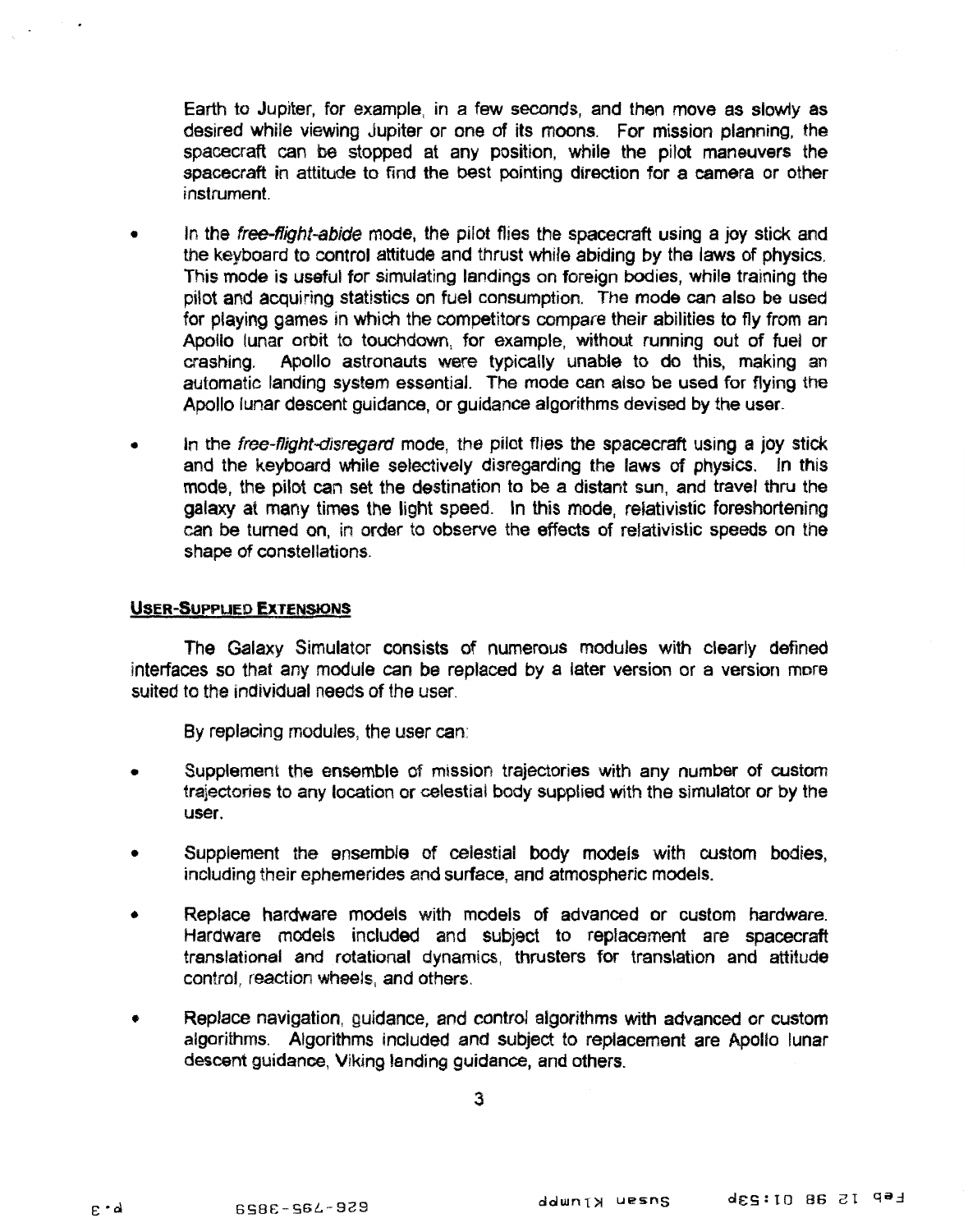# **MODEL FIDELITY GOALS**

**Models will be** developed **by** numerous organizations **and individuals** over many **years, Mission** trajectories **and celestial-body** orbits are **already modeled** to **high**  accuracy. enabling models of such accuracy to be incorporated in the Galaxy Simulator at an early date, **possibly in** a **year,** Other **models, such as** celestial-body **surfaces,**  need to **be developed, Dynamic rendering** *of* these **surfaces** at **speeds that** are satisfactory for viewing on home computers is a difficult problem that remains to be solved. Long term goals for model fidelity are:

- Trajectories are to be modeled to the accuracy of those supplied by JPL and other mission providers.
- **a Planetary** motions are to **be modeled** to the **accuracy of JPL ephemerides.**
- Satellite motions are be modeled to the accuracy of JPL ephemerides, or, to the accuracy with which **JPL** ephemerides can be extended by numerical integration.
- *<sup>0</sup>***Celsstial-b dy surfaces are to** *be* modefed to the **accuracy** known **at** the **time the**  models are written. For landings, surface models will be extrapolated by fractal **techniques to the** resolution **required for realistic,** though **artificial,** rendering.

## **PROJECT EVOLUTION**

**The project is expsdsd** to evolve over the **course** of decades. **In** the long term, software will comprise tens of gigabytes of ephemerides; trajectories; physical models of celestial bodies and their surfaces; readers for ephemerides, trajectories, and  $m$ odels; navigation, guidance, and control algorithms; and rendering and display drivers. Long-term human resources may be hundreds of work years or more, depending on the initiative of contributors and on concepts for the simulator that are adopted **as** it evolves.

In **the Short term, the goal is** to **efine a modular structure** for **the simulator that**  enables **long-term** evolutionary **growth** while introducing **basic** capabilities **within the**  first **year.** Several work years are foreseen.

# **RESOURCES MANAGEMENT**

Development of **the Galaxy** Simulator **is being** initiated **by** *e* **small number** af **individuals,** who **are either staff members of** the Jet **Propulsion Laboratory** or prospective outside collaborators. In order for the simulator to achieve its long-term **goals, it will be necessary** to **increase** JPL involvement, and to recruit **other**  organizations and individuals who will contribute time and software models. simulator **has been discussed** with astrodynamics **specialists from** numerous universities **and technical** institutes, **and the possibility of** engaging **thesis** students **to** 

**4**